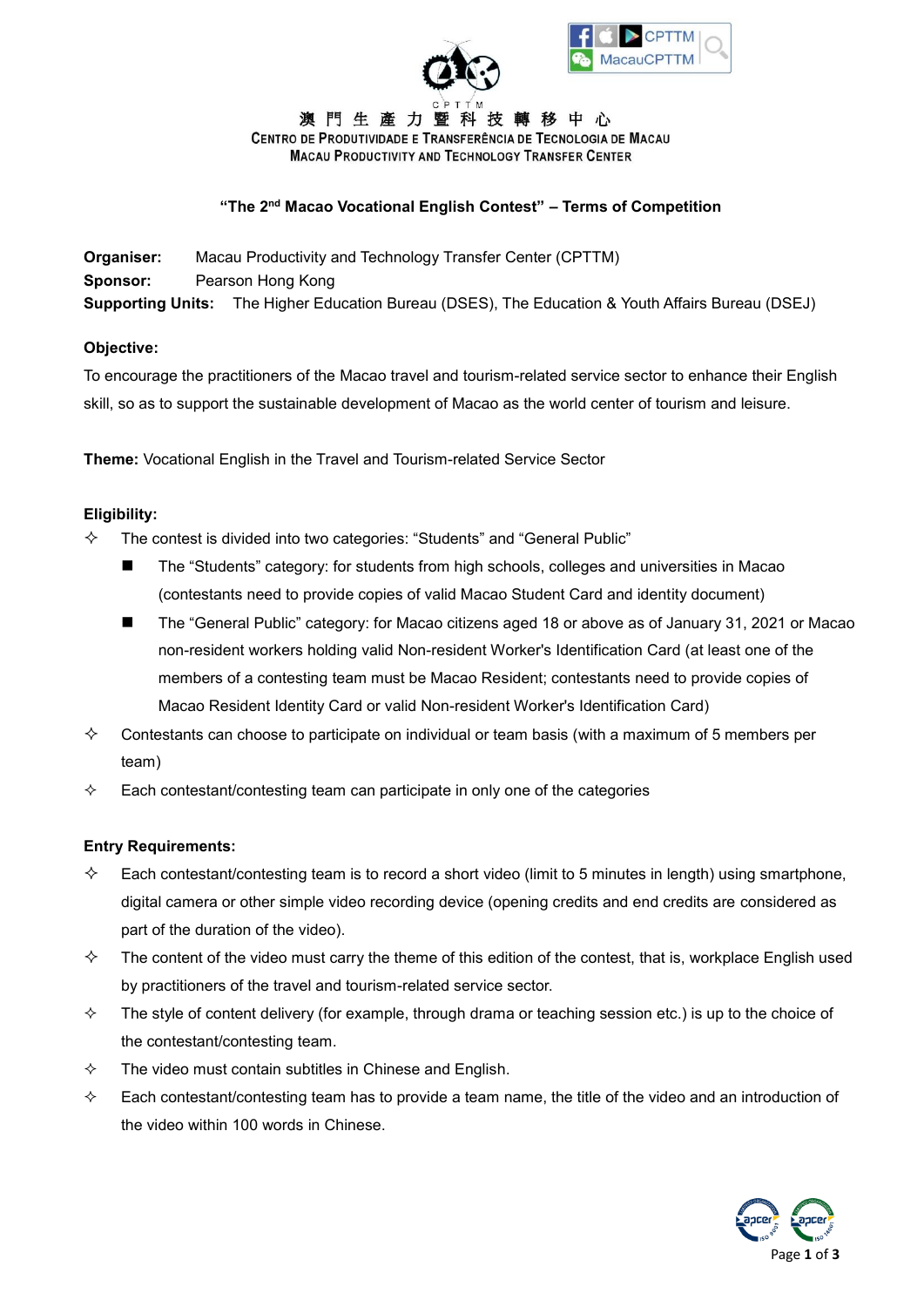



澳門生產力暨 技轉移中心 CENTRO DE PRODUTIVIDADE E TRANSFERÊNCIA DE TECNOLOGIA DE MACAU **MACAU PRODUCTIVITY AND TECHNOLOGY TRANSFER CENTER** 

# **Specifications for the Video:**

The video submitted must be in the format of wmv/mpeg/mpeg2/mp4/mov/m4a. The file size must not exceed 1 GB. The video is to be uploaded onto a cloud storage system or YouTube (with private link).

## **Entry Submission:**

# **Enroll online, then submit the video**

Each contestant/contesting team is required to enrol online by or before January 31, 2021 (scan this QR code or visit <https://events.cpttm.org.mo/competition/114> to enroll) and send the required identity documents to [vqa@cpttm.org.mo](mailto:vqa@cpttm.org.mo) (stating "The 2<sup>nd</sup> Macao Vocational English Contest", contest category and team name in the email subject).

After enrollment, each contestant/contesting team is required to submit the title of the video, introduction of the video within 100 words in Chinese and the link to the video and sent via email to [vqa@cpttm.org.mo](mailto:vqa@cpttm.org.mo) (stating "The 2nd Macao Vocational English Contest" entry submission and team name in the email subject) during the period of **February** 1, 2021 to February 21, 2021 (by 8:00 pm). Unless the organiser has announced an extension of the deadline, no late submission will be accepted.



**Judging Date:** Before the end of February, 2021 (tentative) **Date of Award Ceremony:** To be announced by the organiser

#### **Judging Panel & Criteria:**

- $\diamond$  The judging panel comprises of professionals in the field invited by the organiser.
- $\Diamond$  The entries will be evaluated according to the following criteria:
	- Content
	- **Use of Creativity**
	- Expression & delivery
	- **Production & presentation**

#### **Prizes:**

One Gold, one Silver, one Bronze and one Creativity Award will be awarded to each of the categories:

- $\div$  Gold A trophy and MOP 4,000 cash prize and one set of PTE General textbook
- $\diamond$  Silver A trophy and MOP 3,000 cash prize and one set of PTE General textbook
- $\Diamond$  Bronze A trophy and MOP 2,000 cash prize and one set of PTE General textbook
- $\div$  The Creativity Award A trophy and MOP1,000 cash prize and one set of PTE General textbook

Once the video entry has been confirmed as meeting the contest requirements, every contestant/member of a contesting team will be offered a free-on-charge registration in one "Pearson PTE General English Test" (with a valued of up to MOP 1,770) held on specified dates.